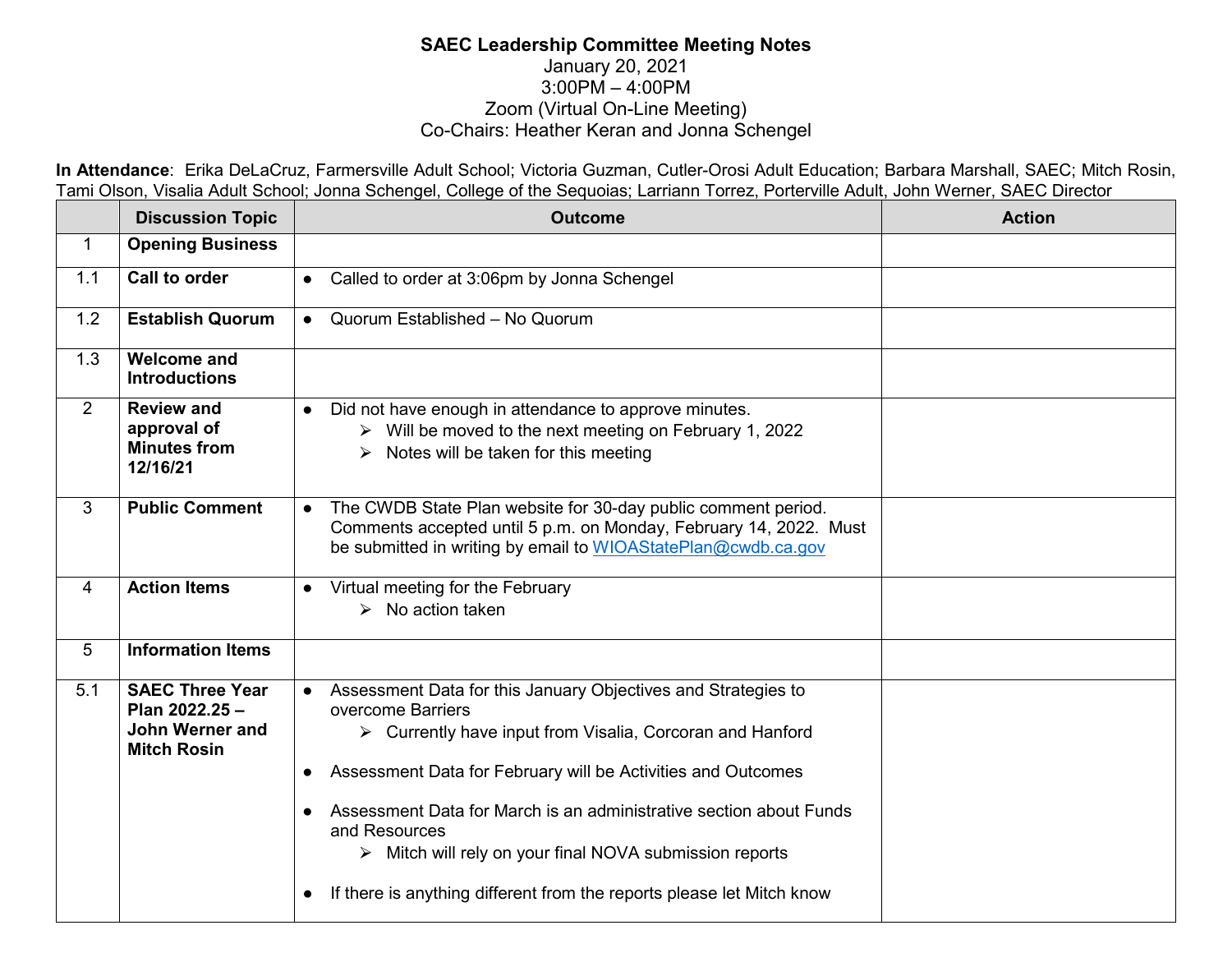|     |                                       | Mitch Rosin would like to sent a date to meet with Leadership<br>Committee individually<br>> Date set by committee will be on the Visalia Adult School<br>campus on March 22 <sup>nd</sup> and 23 <sup>rd</sup><br>Mitch will schedule a time slot to have a one-on-one with each<br>committee member to discuss what plans they have in mind<br>The level of detail for discussion is suggested to be at a<br>higher level than a weaker one<br>3 PLC's are scheduled<br>$\bullet$<br>$\triangleright$ State offering guidance in writing the 3-year plan<br>First one is schedule for January 21, 2022 from $12:00 - 1:30$ pm                                                                             |
|-----|---------------------------------------|-------------------------------------------------------------------------------------------------------------------------------------------------------------------------------------------------------------------------------------------------------------------------------------------------------------------------------------------------------------------------------------------------------------------------------------------------------------------------------------------------------------------------------------------------------------------------------------------------------------------------------------------------------------------------------------------------------------|
| 5.2 | <b>CAEP Funding</b><br>2022           | Governor's budged released<br>Looking at a 5.3 percent for COLA for adult education<br>➤<br>Approximately a 150 million dollars for ESL Career Technical<br>➤<br>Training may be moved to CAEP budget<br>Only one-time money<br>Maybe what is needed to start IET programs for WIOA<br>1491 moved through Assembly with a lot of yes votes<br>➤<br>Could put a consortium at risk if a large school is<br>carrying over a lot of money<br>Want to add technical support for consortiums<br>$\triangleright$ LAO Budget conversation to adjust funding mechanism in<br>California<br>May get a performance based add on<br>$\triangleright$ SB68<br>Trying to define what a FT student is in adult education |
| 5.3 | Deliverables-<br><b>Heather Keran</b> | <b>WIOA</b><br>https://www.cde.ca.gov/sp/ae/fg/wioa21.asp<br>➤<br>Deliverables for 2021-22<br>⋗<br>https://www.cde.ca.gov/sp/ae/fg/wioa21datadocsched.asp                                                                                                                                                                                                                                                                                                                                                                                                                                                                                                                                                   |
| 5.4 | <b>CAEP - John</b><br>Werner          | We are at the end of quarter 2<br>$\triangleright$ Calendar has a description of everything<br>High School letter of authenticity<br>$\bullet$<br>$\triangleright$ Keran Heather sent something out to everyone explain what it<br>was<br><b>CAEP Due Dates</b><br>https://caladulted.org/DueDates                                                                                                                                                                                                                                                                                                                                                                                                          |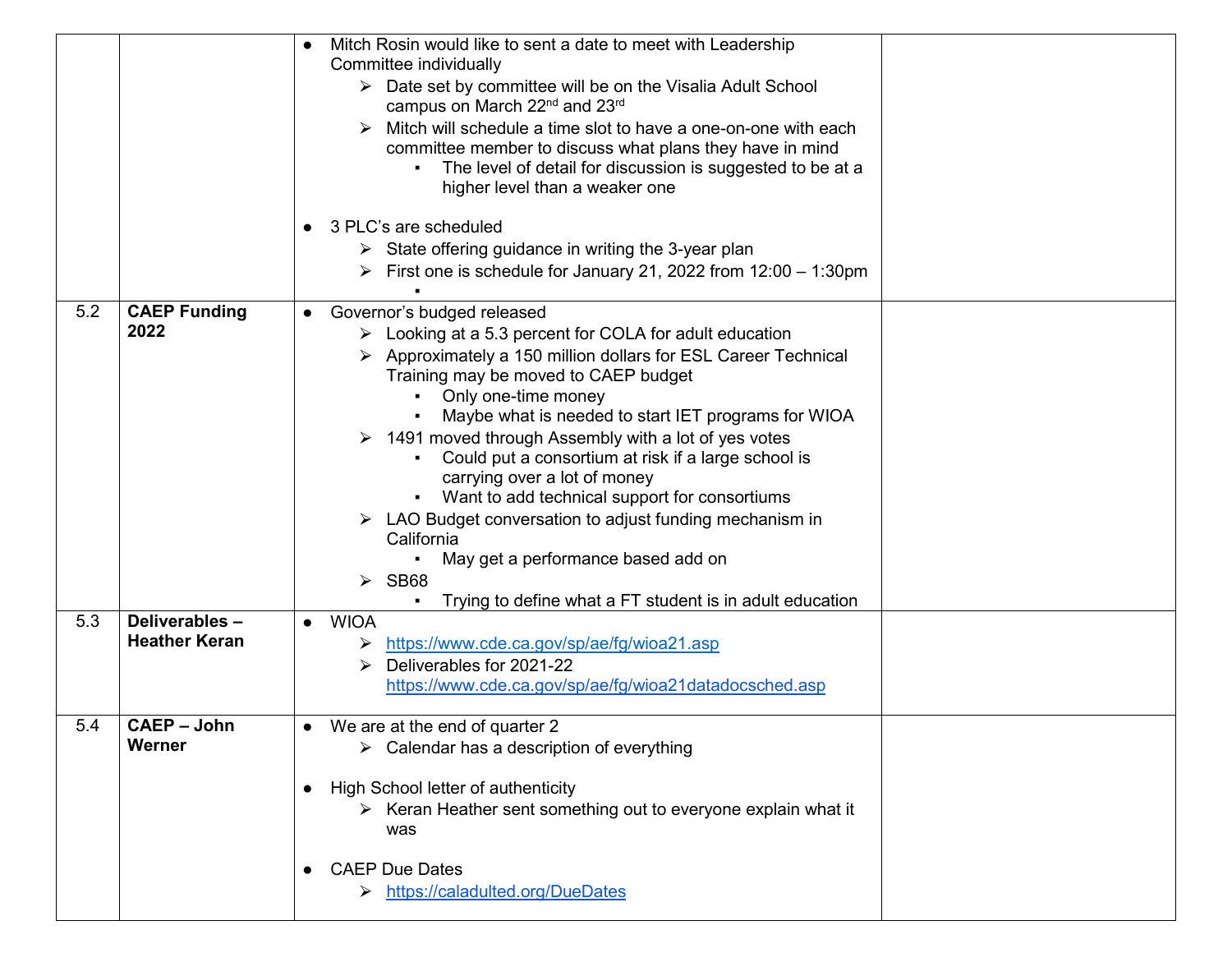| 5.5 | Professional                             | Edgenuity contract expires this summer<br>$\bullet$                                                                                            |
|-----|------------------------------------------|------------------------------------------------------------------------------------------------------------------------------------------------|
|     | <b>Development</b>                       | $\triangleright$ John will reach out to them to get an estimate for the next 3                                                                 |
|     | <b>Needs - Heather</b>                   | years                                                                                                                                          |
|     | <b>Keran</b>                             | $\triangleright$ Porterville is willing to join in with the schools if it will help lower                                                      |
|     |                                          | the cost                                                                                                                                       |
|     |                                          | Reminder that the CAEAA conference is coming up on February 3rd                                                                                |
|     |                                          | $\triangleright$ Registration and membership fees can be done at the same                                                                      |
|     |                                          | time for a discount                                                                                                                            |
|     |                                          | You can use CAEP money for this<br>➤                                                                                                           |
| 5.6 | Navigator                                | • We are down to 3 Navigators                                                                                                                  |
|     | <b>Schedule Updates</b><br>- John Werner |                                                                                                                                                |
|     |                                          | • Recommended that we do not fly the $4th$ Navigator position<br>$\triangleright$ Use the money savings for a one-time above-based funding for |
|     |                                          | schools                                                                                                                                        |
|     |                                          | Funds could be used to help smaller district add in IET                                                                                        |
|     |                                          | and then they could hopefully fund the program from the                                                                                        |
|     |                                          | 150 million that may come from the Governor's budget                                                                                           |
|     |                                          | Money after that will need to be used to fund the current<br>Navigator positions                                                               |
|     |                                          | Noted that we have worked with 3 Navigators for the majority of                                                                                |
|     |                                          | the year anyway                                                                                                                                |
|     |                                          | The HSE/ABE committee will need to be handed over to someone                                                                                   |
|     |                                          | $\triangleright$ Suggestions                                                                                                                   |
|     |                                          | One of the current Navigators                                                                                                                  |
|     |                                          | Visalia new AP of Student Services could help                                                                                                  |
|     |                                          | Changes will be reflected in our 3-year plan                                                                                                   |
|     |                                          | $\triangleright$ Will bring to the SAEC Board in April to give us time to finalize                                                             |
|     |                                          | what Leadership wants to do                                                                                                                    |
| 5.7 | <b>Reminders - John</b>                  | Member Effectiveness Reports Schedule for 2021.22 fiscal year<br>$\bullet$                                                                     |
|     | Werner                                   | > October - John will share a whole consortium report                                                                                          |
|     |                                          | > November 2021 - Hanford Adult, Tulare Adult                                                                                                  |
|     |                                          | > December 2021 - Visalia Adult, Corcoran Adult                                                                                                |
|     |                                          | February 2022 – College of the Sequoias, Lindsay Adult                                                                                         |
|     |                                          | March 2022 - Cutler-Orosi, Farmersville<br>➤                                                                                                   |
|     |                                          | <b>Governance Committee Meetings</b>                                                                                                           |
|     |                                          | $\triangleright$ ESL: 1:30pm - 3:00pm - (Carmen Becerra)                                                                                       |
|     |                                          | - October 1, 2021                                                                                                                              |